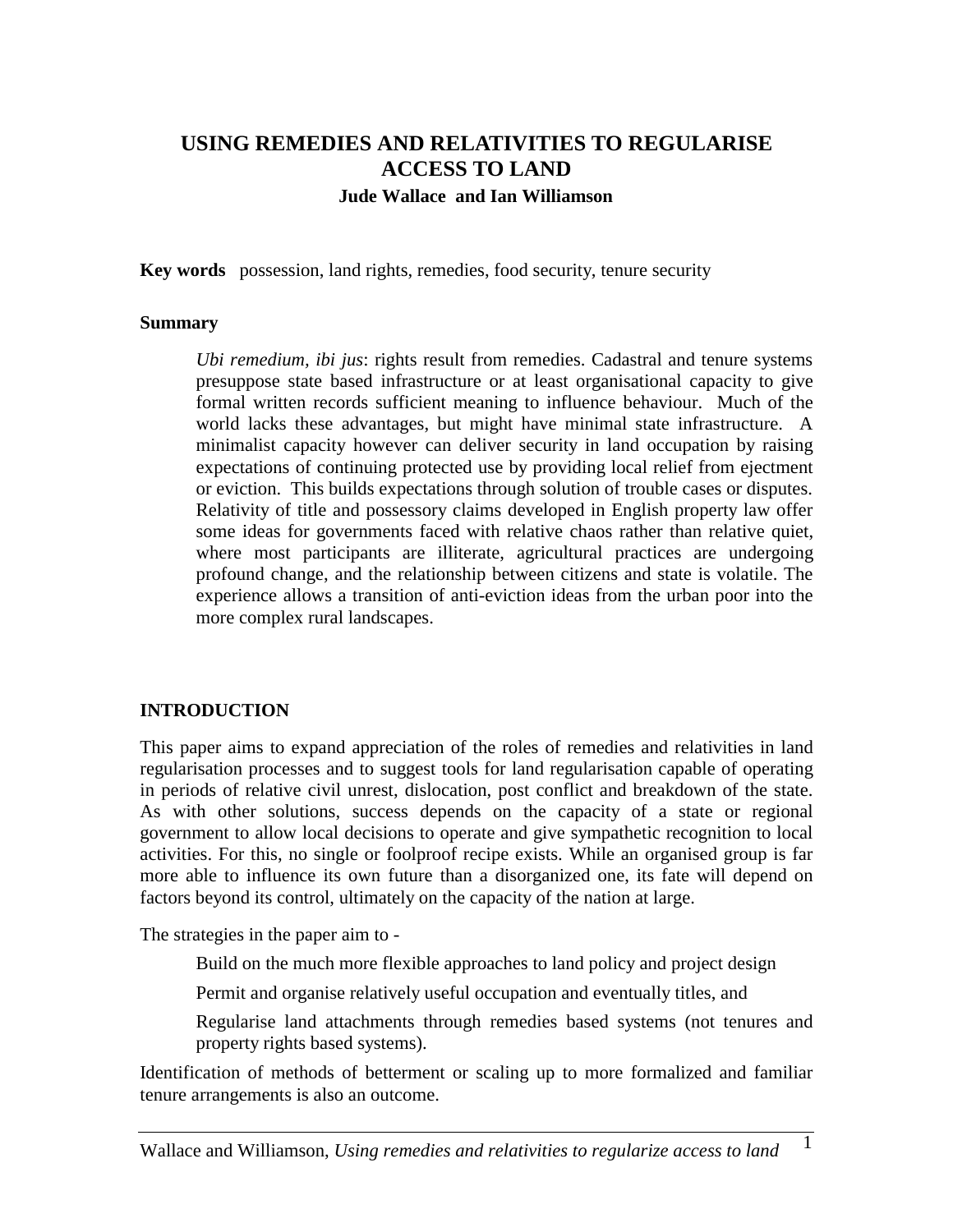## **LAND POLICY AND PROJECT DESIGN**

#### **Advanced theories for pro-poor land delivery**

Approaches to formal tenure delivery are now well documented, and, increasingly, so are the less formal approaches driven by HABITAT and active NGOs. Enrichment of development policy and land policy debates and introduction of more flexible tenure delivery tools are to be applauded and form the background for even more adaptable systems of regularisation of access to land. For our purposes, historical development of pro-poor land delivery systems within organised land administration systems (LAS) coalesced in the UN/FIG Bathurst Declaration and Melbourne Conference in 1999 (UN FIG, 1999). The Conference built on previous work beginning in the 1980s and offered a strategic refocus of land policy, project design and administration. Changed directions in land policy include -

- Recognition of the significance of communal and customary humankind to land relationship reflected in the World Bank policy (Deninger, 2003), European Union Land Policy Guidelines (2004) and in food security literature (Meizen-Dick and Di Gregorio, 2004).
- Use of extensive collaborative efforts to settle policy statements: World Bank Development Report, 2005 draft was available for comment before being settled (Payne 2004), and EU Land Policy Guidelines (2004) consultation process.
- The realization that titling works in countries with already existing, or capacity to invent, land markets, widespread acceptance of individualised humankind to land relationships and an expensive and reliable government infrastructure capable of delivering sustained support of land allocation by market methods. And the more significant consequential realization that individual titling is not inappropriate for people suffering dramatic strife and poverty (Holger Magel, 2001). The UN Millennium Project Interim Report for Taskforce 8 (UN, 2004, p 62) expands the critique of attempts to draw land into market based systems.
- Development of pro-poor strategies, including an inchoate tool kit for emergency securing land relationships. An expanded literature (Delville, 2002) has identified possible tools as alternative approaches in pro-poor strategies including food security delivery, sustainable livelihood approach, and social protection of agriculture, particularly as discussed in Natural Resource Perspective Papers of Overseas Development Institute, [www.odi.org.uk](http://www.odi.org.uk) .
- Recognition of the need to build a land regularisation system from people up not government down. The key factor of **commitment of beneficiaries** to the particular method of delivering land security is now not only on the table, but recognised as the starting point. Similarly, the **cognitive capacity** of participants is now recognised as an essential ingredient in modern land markets (Wallace and Williamson, 2004). The flowering of this idea is perhaps best seen in community-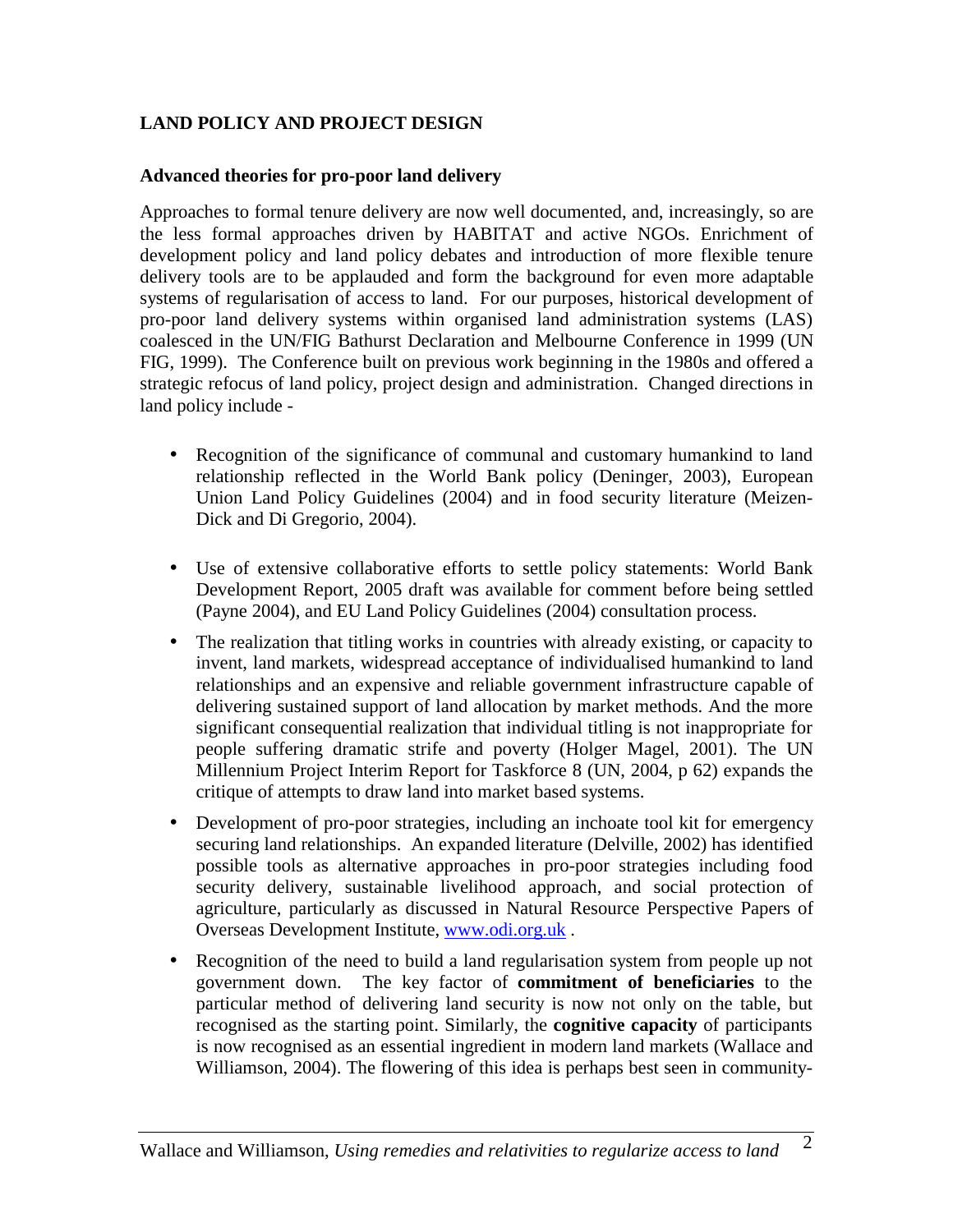driven development (CDD), now taking about US\$ 2 billion aid in 2003, critically assessed by Platteau (2004).

- Recognition of the interconnectedness of land delivery and delivery of basic amenities*,* particularly water, sanitation and housing and particularly food security (Slaymaker and Newborn, 2004)*.*
- Recognition broad scale differences between rural and urban needs, and the consequential and gradual abandonment of the assumption that "one size fits all" titling systems can assist.
- Recognition of the unique nature of local land holding and distribution patterns, and, at the highest level, the movement of the land policy debate away from recognition of **local land rights** and towards **local management**, as ideas of legal dualism permit recognition of national or regional laws and local customs (Delville, 2002, p 11).

The relationship between secure land and civil peace is now regarded as axiomatic: the place of regular access to land in delivering small business opportunities, food security and sustainable lives is also accepted. Land markets are no longer the only or even the principle focus of land projects for the poor. In many countries, opportunities to deliver security need to be constructed well before a land market appears. While securing land particularly by delivering sufficient regular and protected access to enable people to self manage their lives is the standard aim of many of pro-poor projects, the methods of delivering security now rely on how people attach themselves to land and how they manage these attachments, rather than formal land identification and titling (Fourie, 2001). The depth of the influence of these (and other) changes is seen dramatically in the title of Task Force 8 of the UN Millennium projects: What is now accepted as a **Slum Dwellers Betterment Program** would, in 1995, probably have been designed and described as a Land Title Delivery Program.

## **Disengagement from standard legal theory and property rights analysis**

The analysis here is independent of theories of law in which legal apparatus partakes of neat and tidy relativities between rights and obligations, or which see law as statements of a sovereign, (classic legal positivism of Jeremy Bentham and John Austin) or normative derivatives of a Grundnorm (Kelsen's Pure Theory of Law.) The analytical versions of property theory of Honore, Hohfeld and Salmond, inter alia, and of land rights as bundles of opportunities are likewise unhelpful. We are technically outside the formal legal analysis and must build on the *realpolitik* of how people behave when unconstrained by organisational power. The effort to implement land policy by developing tools capable of working in much more unstructured situations is better assisted by critical legal theory and its antecedents in legal realism, especially from American and Scandinavian jurisprudence.

Some land policy analysts have favoured the conceptual capture of virtually all people to land relationships within tenure categories (McAuslan, 2002; Craig Johnson, 2004). While this has advanced our capacity to use tenure theory to assist inclusive administration and law for informal land uses (especially the nomadic and indigenous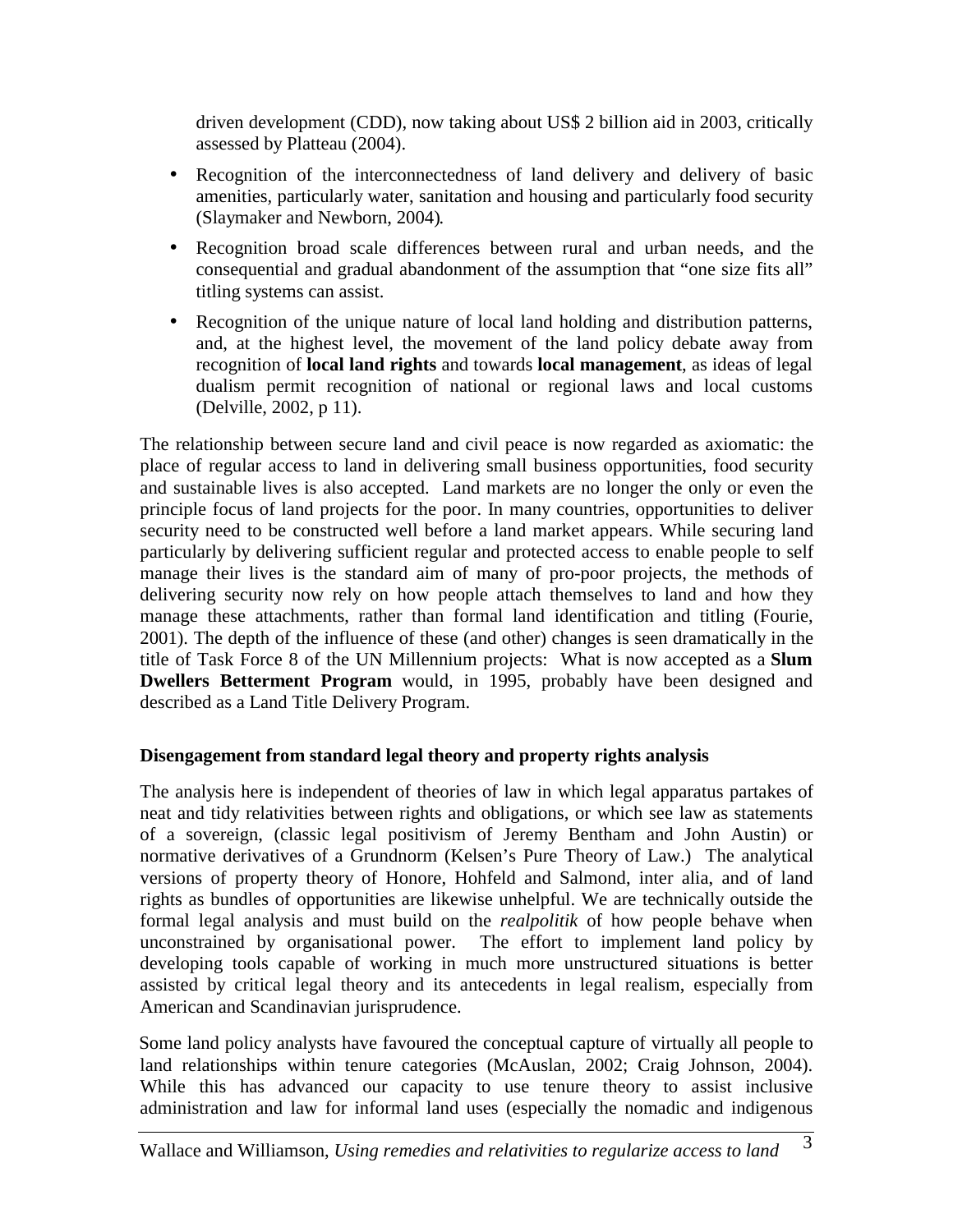uses, urban fringe dwellers and illegal squatters), the focus of land policy analysis capable of working in post-conflict or severely challenged administrations needs to be shifted away from tenures and towards managing people's behaviour. This change of focus is apparent in land management literature which suggests analysis of the people to land relationship must move away from a model of possession/individual ownership to comprehend open-ended, locally defined, sociopolitical arrangements in which people (rather than norms) distribute land according to criteria of infinite variety, principally not through application of rules but through protracted, multi faceted, negotiation of selected opportunity sets: transmission, management, transfer, access for a purpose by a time of the surface, water, trees, land, inheritance, payment terms, and so on. These experiences are dynamic.

[I]n a field of interaction characterized by: (*i*) the procedural logic of the actors (individual and collective), (*ii*) the weakness of stable and respected legal frame and (*iii*) the complexity of land tenure and land use, we observe a *double dynamic of innovation*, through which actors try – as much as they can – to create new rules or institutional arrangements, and to stabilize certain procedures of negotiation or arbitration to warrant them, in order to be able to instil a *minimal predictability in everyday life and to assure a minimal securing of land rights* which have been acquired on a longer term, outside or parallel to the market or to the rules guaranteed by public authorities. Local agents of official public organizations (who act according to non-official norms but in the name of the legitimacy which is recognized to the state services), as well as private actors who have a local legitimacy, are involved in these configurations, eventually leading to a certain land securization combining the two types of legitimacy.

(Delville 2002, p 9 (emphasis added.)

Later, when degrees of institutionalisation have been absorbed by the intended beneficiaries so that the levels of predictability work not only among participant groups but between their members and strangers, governments can identify clearer paths to market construction via tenures and property rights (though we should never underestimate the difficulties of delivering these in practice) (Deininger and Feder, 2002; FAO and World Bank, 2001).

## **PROTECTION OF POSSESSION AND RELATIVITY OF TITLE**

## **Introducing relativity of title**

The English were late arrivals at the cadastral door. In contrast to the comparatively systematic European cadastres, the English land administration system (LAS) had to rationalize reliance on -

- general boundaries
- possession as a source of unassailable title and repairer of defective titles generated by deeds conveyancing, and
- a poorly designed deeds registration system of the late  $19<sup>th</sup>$  century.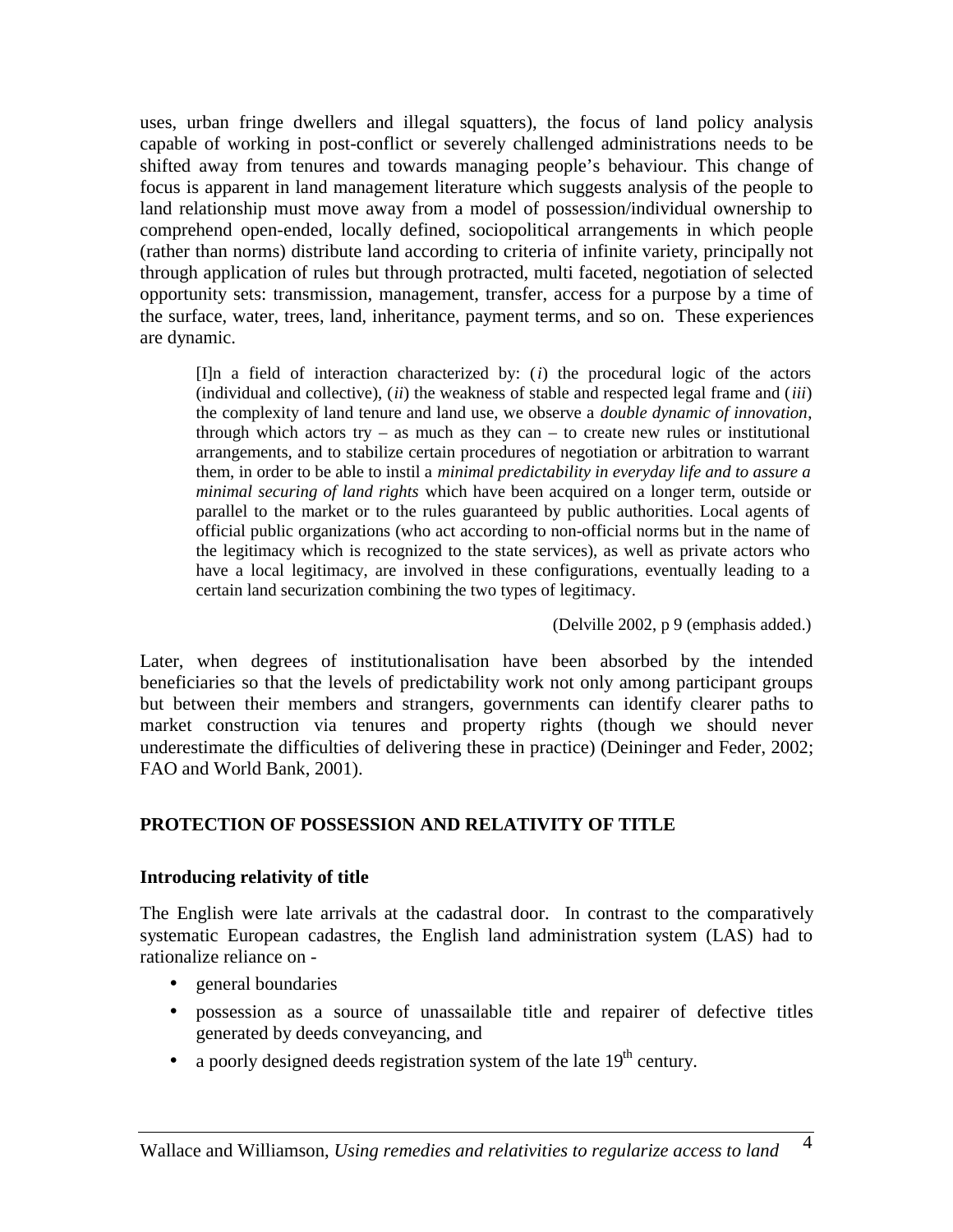On the other hand, the English developed highly flexible property theory: they simultaneously recognised three different legitimate sources of property rights – legal, equitable and possessory ownership.

Formal rights depended on simultaneous running of two legal systems, common law using the Kings Courts and equity law using the courts of the Chancellor. Separate administration of the courts lasted till the late  $19<sup>th</sup>$  century and both sets of rights survived amalgamation. Multiple valid ownerships left English property theory with a heritage of relative titles. While no one (other than lawyers) would recommend any other country go through this process, the English legacy demonstrates that a country can industrialise and modernize by institutionalizing multiple and complex property systems in which neither spatial boundaries or legal definitions are absolute, in contrast to the hard-wired approach of modern land administration. The tools the English used to manage the relativities provided sufficient transaction certainty while retaining and indeed encouraging flexibility. These tools included -

**Prioritisation system**: Priority rules to determine the order of interests

**Alert system**: Patterns imposed on holders of interests to alert members of the group to their existence

**Transparency mechanisms**: Patterns imposed on transactions to publicise or put interests within the realm of knowledge of strangers, eventually deeds and registration

**Discovery systems**: Patterns for searching to discover interests, including looking at the land, and eventually title searching and register searching

**Removal or failure systems**: Overreaching of titles and interests if they were concealed from a person dealing with the land.

While the practices related to these changed as land formalised, the tools remained universal until they were absorbed into the land registration system. At the initial stage the tools work within the group, but as formalities are introduced, the tools become useful in land allocation and regularisation processes between group members and strangers.

## **Possessory titles**

The English experience with possessory rights was sourced in pragmatism (Rose, 1985). The relative title system worked because the English very early on refined methods for distributing possession in terms of present and future entitlements and for pacifying landgrabbing behaviour. The predominantly legal tools protecting possession from interference became so seamless and successful that the idea of a owner who could claim to be "seised" of the freehold estate and eventually "registered" owner was also accurate.

To understand how the English managed to deal with the disintegration of the feudal system, severe agricultural depressions, industrialization and opening of rigidly held aristocratic estates to the middle class entrepreneurs without revolution, we need to go back even further into history. The shortened account below is designed to help build a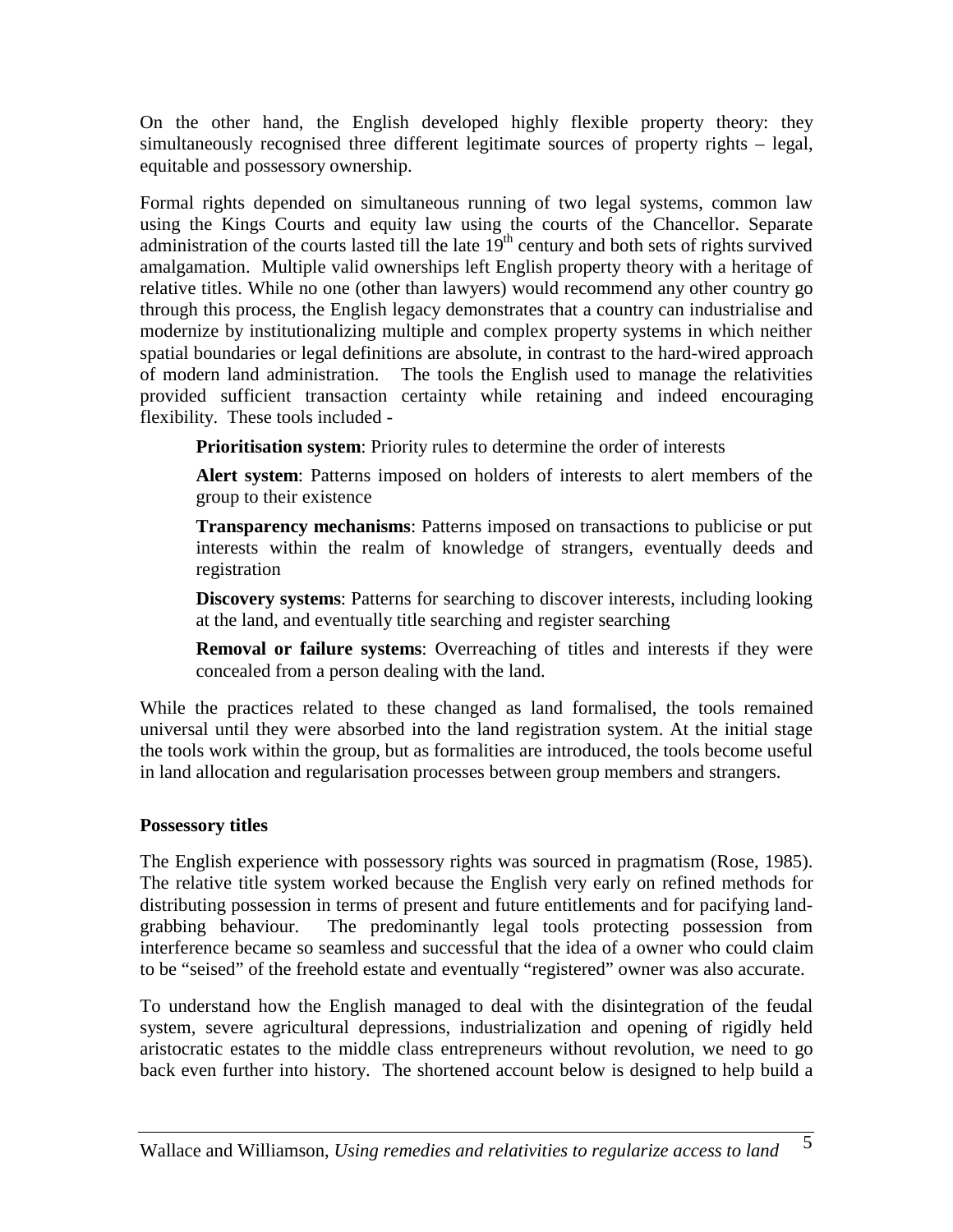model within which our tool set might operate: it does not aspire to detailed historical accuracy. The two basic factors stimulated the need to protect possessory titles:

Widespread acknowledgement of the failure or unavailability of a formal titling system, and

Rudimentary enforcement systems activated by interference with occupation (not claims of title) - availability of local systems capable of returning ousted *possessors* to possession and embargoing any self help recovery.

To convert the remedies based system into a betterment path, a third ingredient was added:

Gradual spillage of the remedies into situations based on rights to land, irrespective of whether a dispossession had occurred (Prosterman and Hanstad, 1999).

Examples of the first 2 ingredients are provided by English property law. The English story is a little more complicated given its long historical development beginning with the feudal system. In brief, possessory claims were related to the development of remedies for leaseholders, for whom property titles were unavailable because leases developed after the concepts of real estate had solidified. Leases were merely personal property unable to carry "seisin" or the technical possession of freehold owners and hence unable to attract legal protection as property rights. For their trouble, freehold owners were protected by complex systems of rights and remedies that gradually became unworkable. For practical reasons leases grew in popularity and by the  $13<sup>th</sup>$  century they were common. Remedies which eventually developed to assist leaseholders (available against landlords from 1285) were comparatively modern and focused on protecting "possession" not on an estate in freehold or a fee simple. By 1499 these leasehold actions allowed recovery against all comers. The basic remedy was an action of ejectment which returned land *in specie* if someone interfered with the possession of the leaseholder. A remedy in trespass allowed the person removed to recover damages, but not the land.

So attractive was this remedy of ejectment that fictions developed and were perfected by 1650 to make ejectment available to freeholders who asserted title. The writs were framed around a nominal plaintiff called John Doe who asserted in pleadings that he had entered the land as tenant of the real plaintiff, and that he, Doe, was ejected by Richard Roe, a "casual ejector". Only if the real defendant accepted the fiction of the lease, the entry and the ouster was he allowed to defend. What was tried in the court was the "right" of the plaintiff to grant the lease to Doe, that is the title to the land. While the action now takes the modern form of "recovery of land", derivatives of ejectment remain the principle remedy in English property law (Megarry and Wade, 1959).

When the action of ejectment giving recovery of land was no longer available because time had barred its being brought in court, a new way of looking at land was established. When the period of limitation for the action of ejectment was (eventually) reduced to 20 years, possessory titles were firmly established as capable of overriding ownership, both legal and equitable. The logic of possessory titles is not that they are good titles, but that after time had run no one, not even the true owner, could recover the land in a court of law. Mature possessory titles could be asserted to resist claims to the land by owners of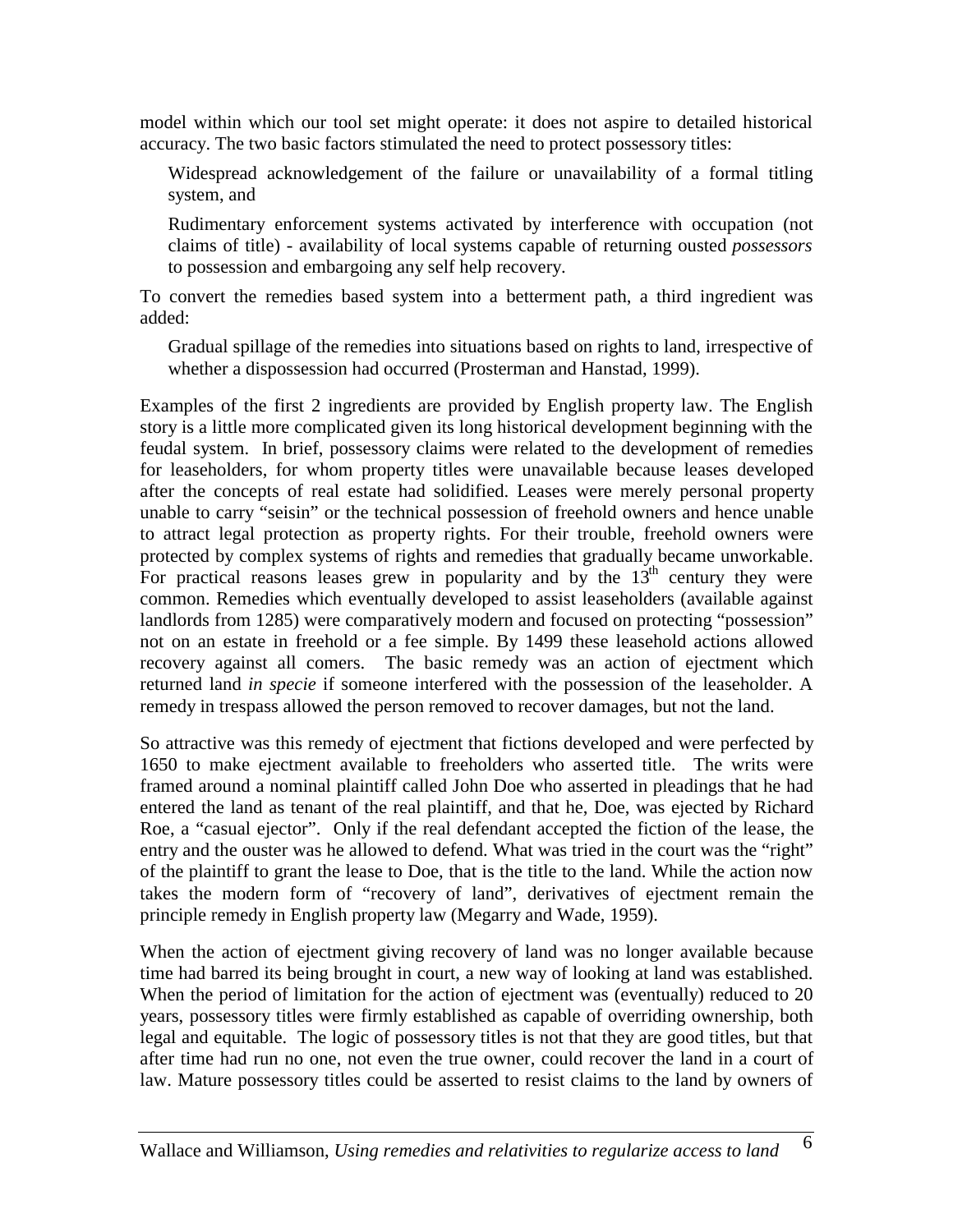legal freehold estates (though the English Land Registration Act of 2002 reduced the situation to a complex administrative procedure).

A parallel development lay in encouraging people ousted from land into a socially organised process of recovery, rather than self help. While any national experience of controlling retaking of land depends on the public acceptance of the formal remedies, policing of retaking of land by individuals who rely on force and power is necessary for any state interested in monopolizing violence as a corollary for providing citizens with civil peace and good order. The balance is also acted out in any situation were power of a group is sought over individuals. In English law, legislation as early as the  $14<sup>th</sup>$  and  $15<sup>th</sup>$ centuries prevented forcible entry onto land likely to breach the peace, even by true owners.

## **FUNCTIONAL APPROACH TO REMEDIES**

#### **Reaction to formal land regularization**

UN HABITAT's definition of security of tenure, though narrow in scope and couched in terms of rules and rights, is widely accepted.

"[S]**ecurity of tenure** describes an agreement between an individual or group to land and residential property, which is governed and regulated by a legal and administrative framework (legal framework includes both customary and statutory systems). The security of tenure derives from the fact that the *right of access to and use of the land and property is underwritten by a known set of rules*, and that this right is justifiable. The tenure can be affected in a variety of ways, depending on constitutional and legal framework, social norms, cultural values and, to some extent, individual preference. **In summary, a person or household can be said to have secure tenure when they are** *protected from involuntary removal from their land or residence by the State***, except in exceptional circumstances, and then only by means of a known and agreed legal procedure, which must itself be objective, equally applicable, contestable and independent**. Such exceptional circumstances might include situations where physical safety of life and property is threatened, or where the persons to be evicted have themselves taken occupation of the property by force or intimidation.

UN 2004 Millennium Project Taskforce 8 Interim Report, p 57.

An important addition comes from the European Union that "a land tenure system is made up of rules, authorities and rights." (EU, 2004, p 6). For our purposes, we need to add "tools and remedies".

The familiar structure of titles, tenures, authoritative state recognition, documentary evidence, dispute resolution systems and land administration of some kind hover in the background, usually as possibilities so remote as to be irrelevant to lives of many people capable of benefiting from a different approach to regularising land access. These accoutrements are necessary for property theory, articulation of land rights, enforcement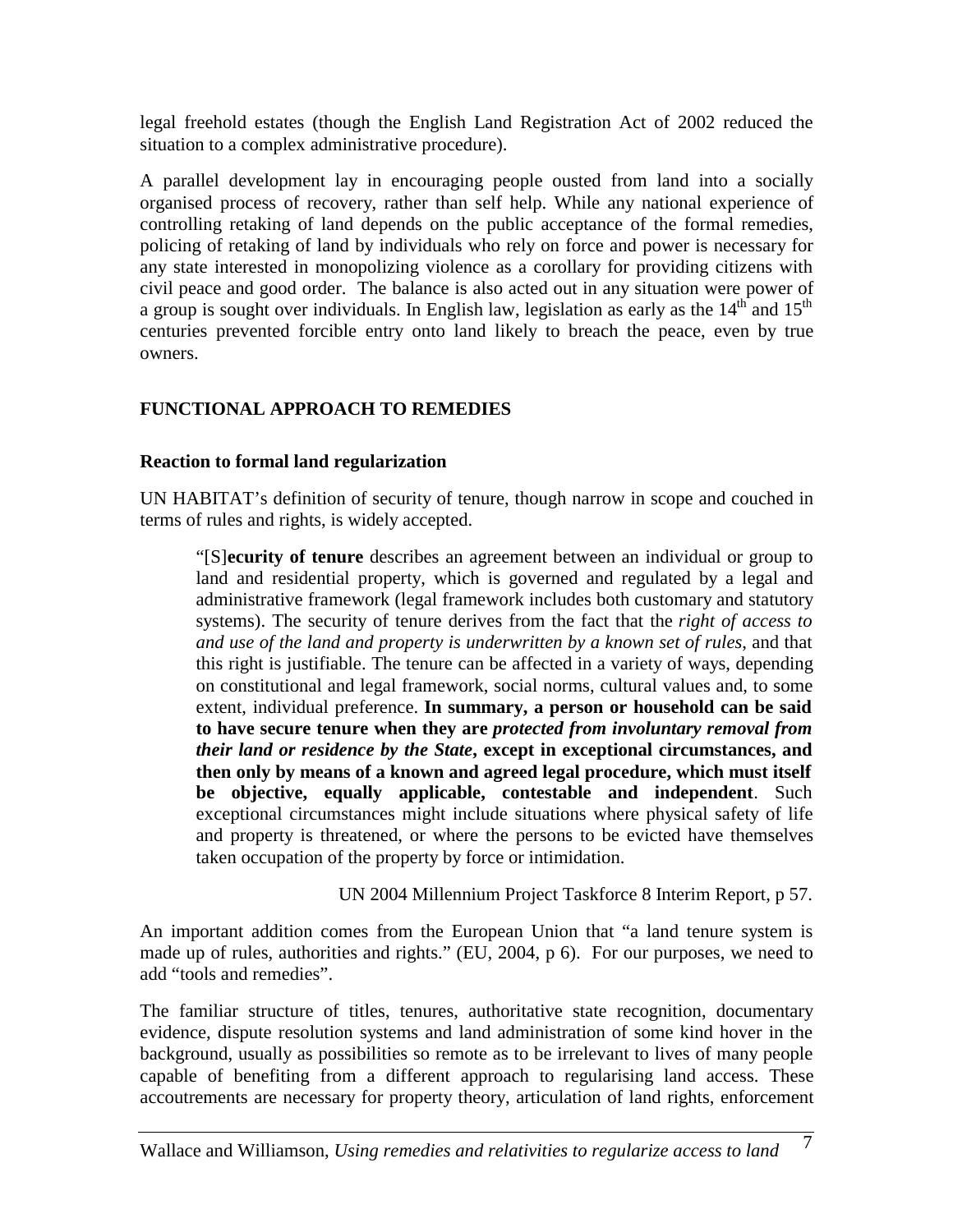systems and land administration. They underpin the "titling" systems favoured by legal reformers and technical advisers world wide. However, they demand high levels of capacity in a nation state to deliver property systems. The neo-tenure delivery systems mapped out from 1995 onwards especially by combining elements of the tenure program with administrative systems and service provision, pioneered by UN-HABITAT are more appropriate, though delivery tools remain relatively problematic in the chaotic reality of many modern states.

Remedies based regularisation ideas fit within standard tenure theory because they do not rely on "rules about access". The ideas are both reactive to and built on formalized land delivery systems and related tenure theory. Where a capacity for governance is developing, concepts of title, tenure and security need to be separated as policy goals for a betterment path and meanwhile opportunities sought to regularise land occupation without having to first build an apparatus of legal property rights.

The ideas also derive from another perceived source of limitation of property rights theory relating to communal land uses. Rights are the common element in sophisticated tenure systems and in market based systems are typically individualistic and national. Inclusion of communal, indigenous and other rights within formal systems is therefore difficult because they are local, seldom national, in operation. McKean (2000) and others do not see gradual transition of these land arrangements into a property based, market friendly system. They regard "leaving them alone" and a formal recognition of the right to be left alone as core deliverables in the protection of communal people to land relationships. The more recent versions of this refer to neo-customary systems (Durand-Lasserve and Royston, 2002).

The standard features of land rights are not available in the contexts of post conflict and poverty. These involve opportunities constructed in a legal order to occupy land or to use it for annual and perennial crops, make improvements, bury the dead and access natural resources; then in monetarised systems to transfer, give, mortgage, rent, devise (leave by will); opportunities to manage entry on the land, particularly to exclude strangers and trespassers, in some cases through communal decision and in others by family or individual decision; with some enforcement opportunities. While the content and complexity of these opportunities vary from place to place, the assumption behind the rights regime is the availability of legal apparatus to announce and enforce the rights. This availability is the question for many communities experiencing an earlier stage of reliance on socio-political norms where the paraphernalia or trappings of enforcement, or worse, the arbitrariness of unfettered personal power predominate. These people must rely on other strategies and instruments.

# **Anti-Eviction distinguished**

The recognition of importance of lesser tenures, especially rentals, stimulated new ideas about land regularisation. Payne's work (1999b) in seeking to raise the opportunities of using less formal tenures, particularly leasehold tenures, into the land administration project spectrum are now accepted (Deininger, 2002). The consumer movement in 1970's and 1980's in landlord and tenant directed efforts to protect tenants towards continuance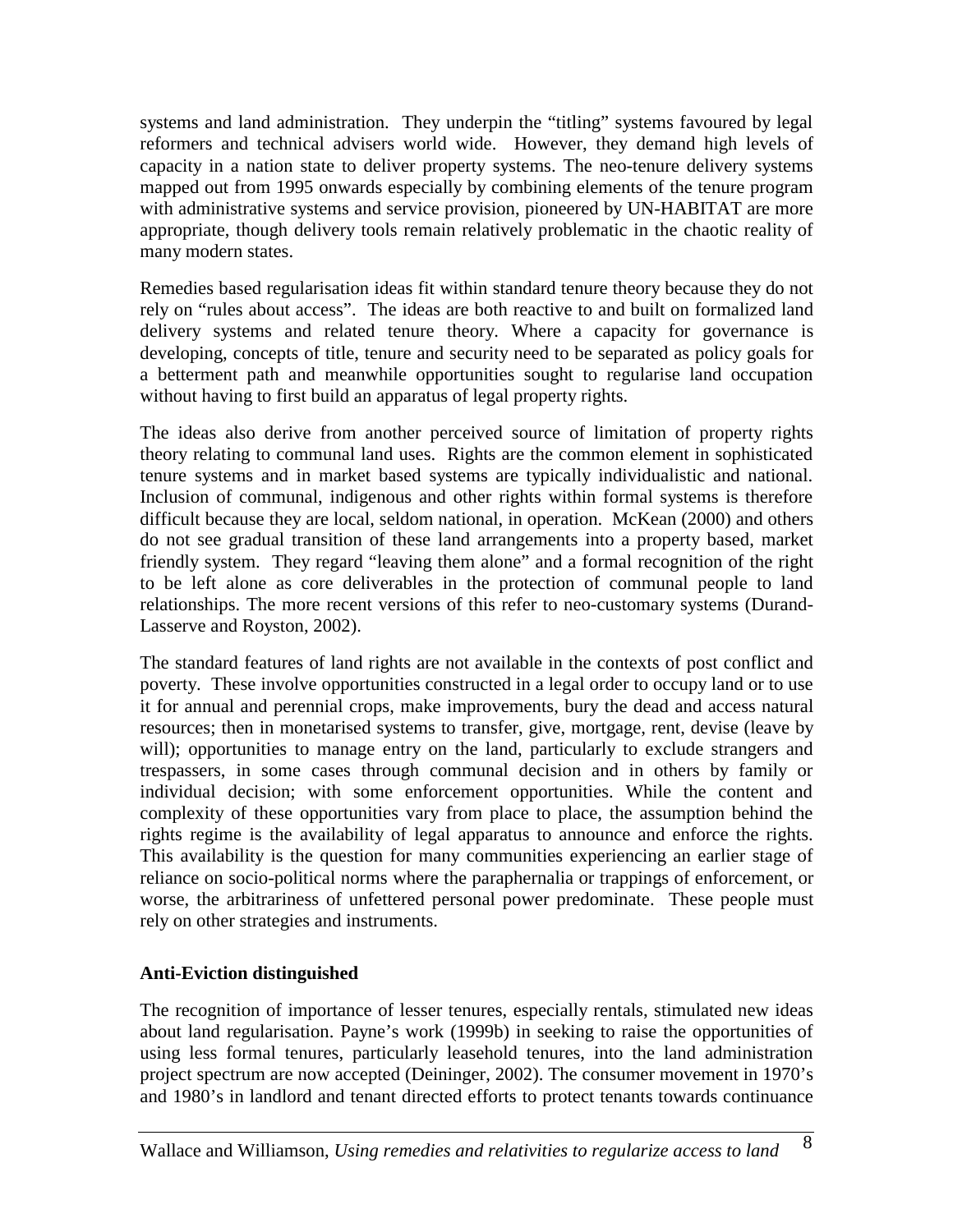of their possession and constitutes a parallel thread in the development of anti-eviction remedies. Task Force 8 Millennium paper (pp 69-70) recognises the primacy of antieviction in the stabilsation of land, and relates this to all possession, even illegal, capturing the threads of earlier literature. Traditionally anti-eviction laws govern relationship between land owners (private or public) and their occupiers. They predominantly relate to the management of the continued occupation vis-à-vis one foe or antagonist (UN-HABITAT 2003, p 11).

Anti eviction rules are a successful intervention in many situations. Though theoretically attractive from the viewpoint of legal formalism, even anti-eviction strategy sets too high a bar for security delivery where the state lacks organisational capacity. The point about insecurity of tenure is that the access to land is typically 'protected' by informal power. This space between having no protection by state and no protection at all is occupied by a multitude of tribal, communal and opportunistic but organised access mechanisms.

This area between state based and more marginal local power is recognised by the UN Millennium Project Taskforce 8 Interim Report:

Some forms of residential tenure arrangement can guarantee a reasonably good level of security. This is the case, for example, in sub-Saharan African countries, in **communal or customary land delivery systems** (even when these are not formally recognized by the state) Recognition by the community itself and by the neighbourhood is often considered more important than recognition by public authorities for ensuring secure tenure. (p 59)

The relative volatility of these relationships is the problem faced by land policy makers.

## **REMEDIES BASED REGULARISATION TOOLBOX**

The collection of tools below is drawn both from the English experience and recent literature on land and development policy.

## *Articulated land policies capable of attracting wide public acceptance*

Acceptable policies capable of influencing and calming people's responses to land organisation strategies need to be articulated. In the case of East Timor, the policies included housing of refugees, stabilisation of post conflict land uses, and compliance with the United Nations human rights instruments. Given United Nations Temporary Administration of East Timor (UNTAET) was the governing body, these policies delivered integrity to land delivery systems basically authorising ad hoc land distribution through refugee placement. The experience provides a useful illustration of the universality of the human rights instruments and using them as a starting point.

#### *Deliver remedies related to aberrant behaviour, not land title enforcement*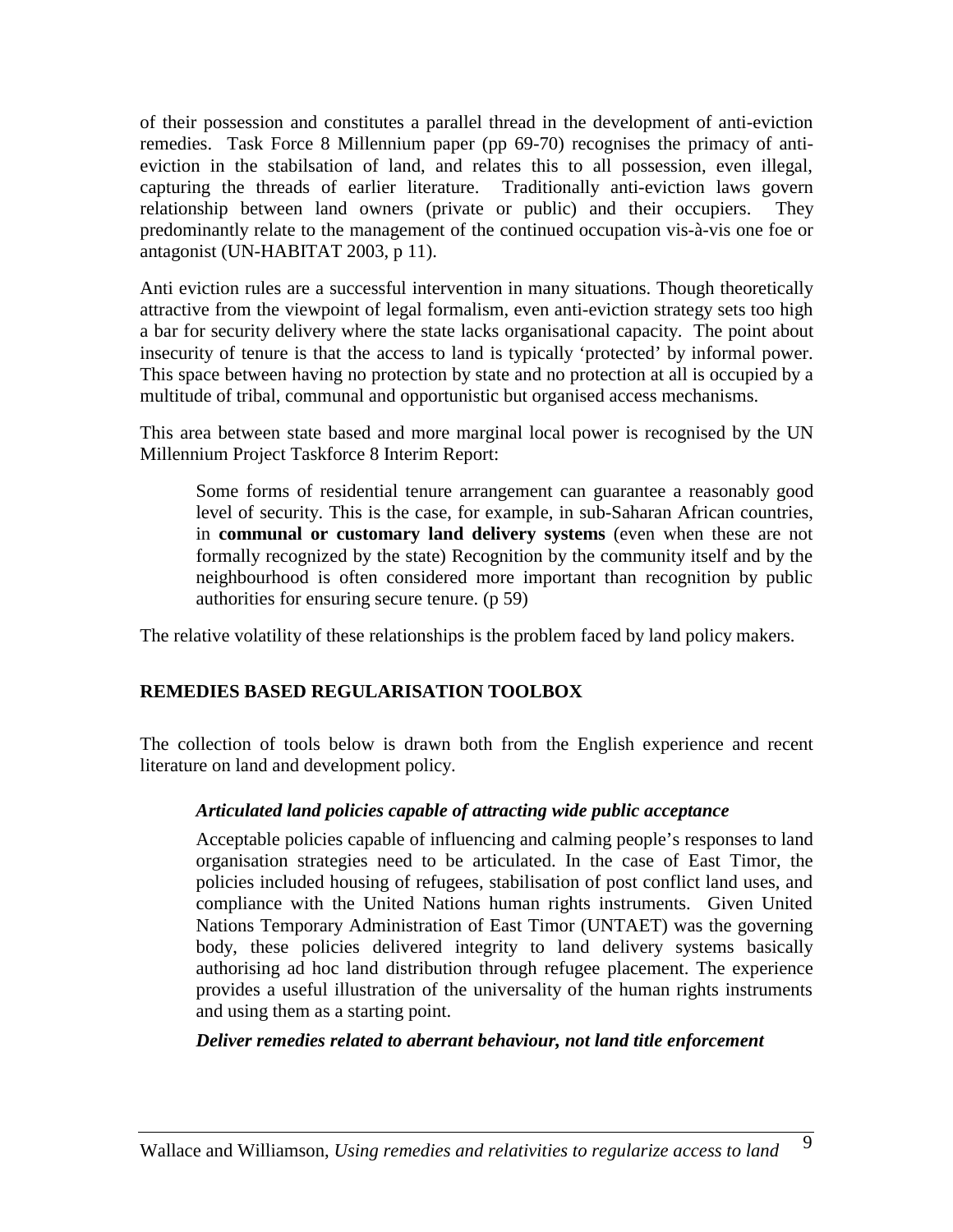Local systems should be capable of returning people to land used for business, food production and housing. Local remedies need to be available on occasion of disruption of possession or occupation, independent of claim to the land.

These remedies focus on reversal of aberrant behaviour, particularly removal of or interference with prior possession. Remedies need to be simple, offering authoritative return to possession. The focus is not on who owns, or how the person gained possession, but simply on the act of removal. Even a person with a "better" title is captured by the remedy and must rely on pleading "title" to seek institutional aid in recovering land if and when land rights are developed. In this way, the precedent offered by anti-eviction remedies is extended to cover even simple occupation. The idea is to regularise opportunities for small business, street trading, kitchen gardens, annual crops, and to build these into more permanent land uses including construction of houses and business premises, wide scale cropping and grazing.

Rather than a property right, this suite of remedies creates an expectation of being left alone which is capable of maturing into an expectation of entitlement.

#### *Inclusion of customary, communal and common access systems*

The remedies need to be widely available, including to people managing resources in common through a framework capable of managing contests among multiple users (Adams, 2002; Dietz and others 2003).

#### *Transaction and inheritance tracking*

Possessory and anti-eviction remedies are only sustainable if the dynamism of people to land relationships is recognised. The remedies therefore work best in conjunction with rudimentary record keeping. Simultaneous construction of local systems of remembering, and, eventually, of recording stabilises expectations and improves understanding of reality by outsiders. Access to services and consensual transfer of occupation (UN Millennium project paper, page 65) and even opportunity to sell are compatible; so is a degree of monetarisation.

## *Overlaying occupation patterns*

Simultaneous recognition of multiple possessions is often required to generate shared opportunities for cropping, grazing, business, housing, access to tree and bush products, and access to water. In mature systems overlapping or layering of use occurs when two or more people access a parcel at the same time for different purposes: lessee and owner, land owners and miners, easement owner and land owner, and so on. The requirements are no less complicated systems where legal rules are not available.

## *Focus on behaviour and capacity of local people*

Building on the basic realizations that the community must be brought into the process and that systems only survive if they resonate with their users (Fourie, 1999), robust land delivery system must be sustainable among its immediate beneficiaries. They must accept it. The traditional path towards land security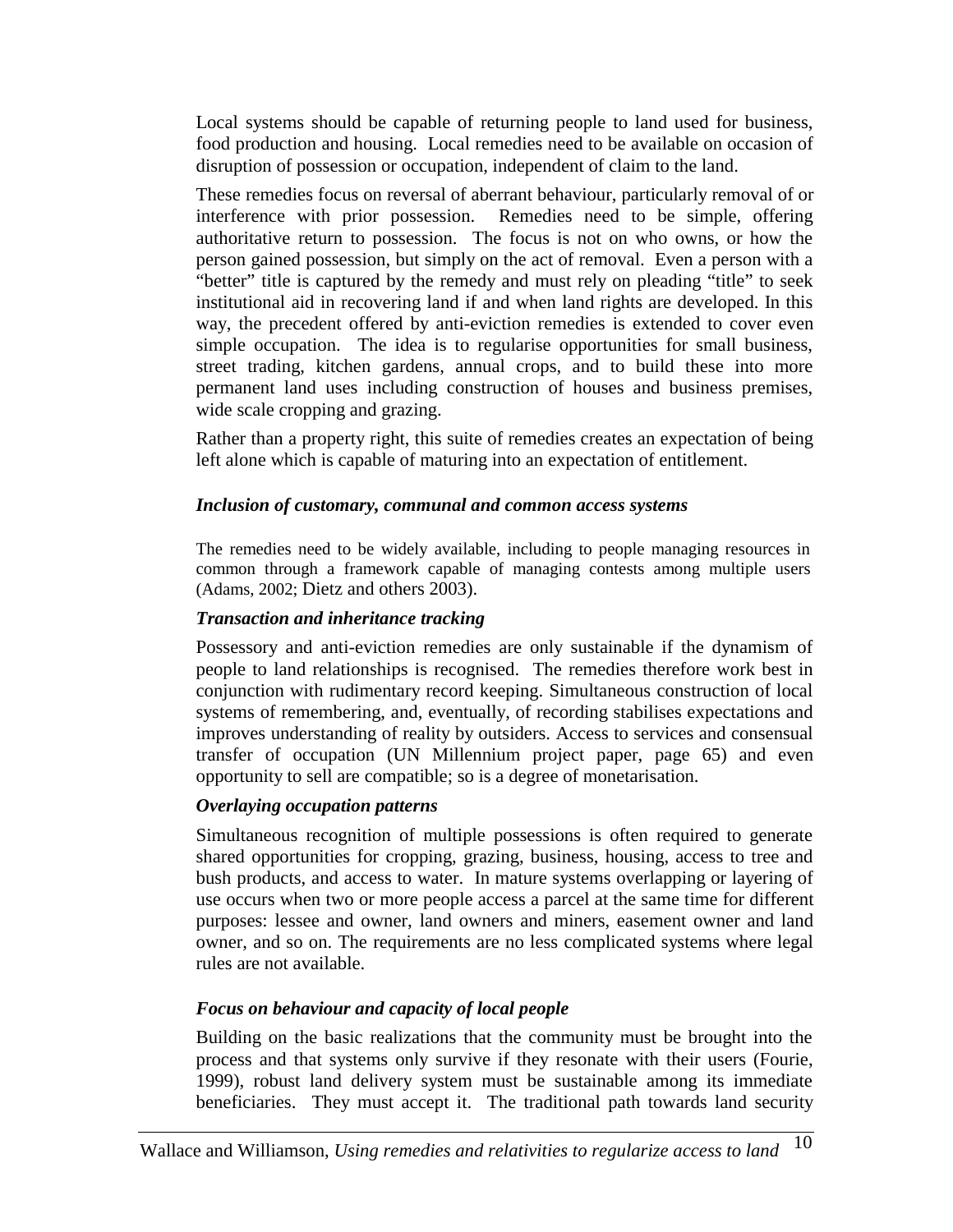involved projects aimed at announcing rights and enforcing them. The better path is to utilize the ways people think about and organise their land and build these into betterment strategies.

#### *Betterment strategies*

Use of remedies and dispute patterns protecting continued occupation reinforce expectations both among community members and among citizens and their state. Stability in land access reinforces civil peace and vice versa. Even simple options, for example announcement by government that a slum will remain for a decade (Marie-Amiot, 1999) can offer relief from threat.

## *Anticipation of hard cases*

The substantial level of dispositions by non disruptive means of removing HIV/AIDS widows and orphans from land they would otherwise use raises special issues of a profound and complex nature, varying from locality to locality. Arbitrary distribution of possession in the context of an HIV/AIDS crisis requires different strategies and approaches.

# **FUTURE CHALLENGES**

From the perspective of a land policy lawyer, four more improvements in design of regularisation projects are awaited:

- 1. Improvement in capacity to understand and reflect labour based land distribution systems (particularly for women, since they traditionally provide the labour resources turning land into food) into regularisation opportunities
- 2. Integration of informal credit systems into land regularisation systems to balance lenders' and debtors' access to land in more sustainable and less predatory ways
- 3. Improved capture of transactions, inheritance and passive alterations in land use in formal and informal systems, particularly the non-volitional changes through the diverse and sometimes complex hereditary patterns. These are often administered through customary and or religious systems separately from the land allocation and regularisation processes
- 4. Articulation of rights relating to resources, water, servitudes, provision of roads and services.

The extensive efforts to frame land policy in terms of practical opportunities and informal but deliverable incremental improvements, the realisation that people to land relationships are durable (and are not moved aside by a "new approach"), and multidisciplinary and consultative approaches are evident in the literature of the past five years. While many of the participants and producers of these insights suggest that their contributions could have delivered more, their achievements are tangible. Large formal land projects still have a place, but now there is extensive capacity to build projects from the ground up.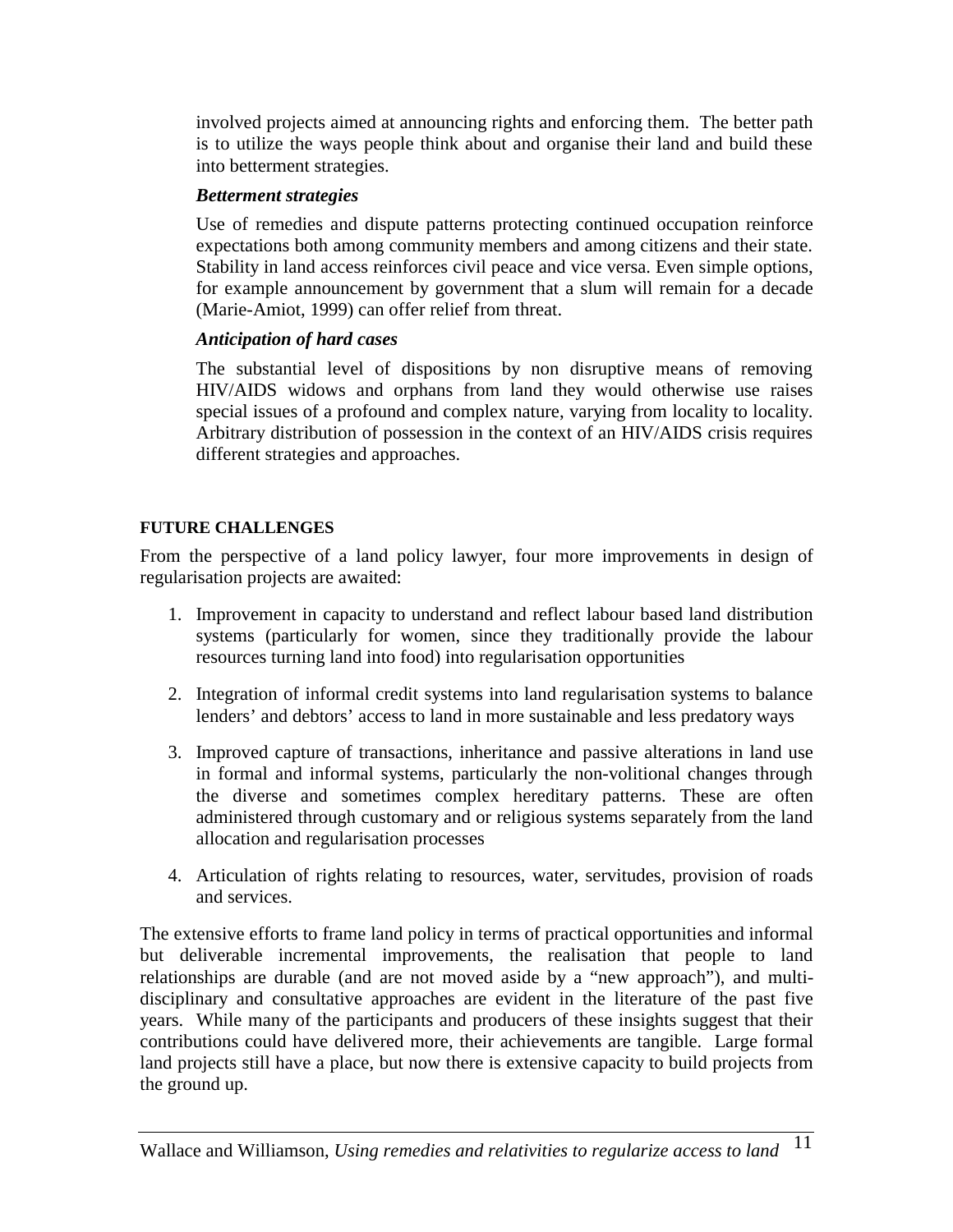#### **REFERENCES**

- Adams WM, Ian Brockington, Jane Dyson and Bhaskar Vira, 2002, Analytical framework for dialogue on Common Pool Resource Management. <http://dlc.dlib.indiana.edu/archive/00000778/00/adamw020402.pdf>
- Deitz, Thomas, Elinor Ostrom and Paul C Stern, 2003, The Struggle to Govern the Commons, *Science*, Vol 302, Issue 5652, 1907-1912.
- Delville PL, 2002, Customary to Modern Transition, Paper presented to World Bank Regional Land Workshop, April 29-May 2, Kampala, Uganda.
- Deininger, Klaus, 2003, *Land Policies for Growth and Poverty Reduction*, World Bank and Oxford University Press, Washington.
- Deninger, Klaus and Gershon Feder, 2002, Land Institutions and Land Markets, *Regional Workshops on Land Issues for a World Bank Policy Research Report*, Proceedings, World Bank, Washington.
- Durand-Lasserve Alain, and Lauren Royston, eds, 2002, *Holding Their Ground, Secure Land Tenure for the Urban Poor in Developing Countries*, Earthscan Publications, Ltd. London.
- European Union 2004, *EU Land Policy Guidelines*, EU Task Force on Land Tenure, final consultation draft, 26 January 2004.
- FAO and World Bank, 2001, *Farming Systems and Poverty: Improving Farmers' Livelihoods in a Changing World*, World Bank, Washington.
- Fourie, Clarissa, 1999, Conclusions from a Research Study based on best practice analysis on access to land and security of tenure, International Forum on Urban Poverty, 3<sup>rd</sup> International Conference on Social Integration and Security for the Urban Poor: Towards Cities for All, Nairobi, Kenya, 12-14 October 1999.
- Fourie, Clarissa, 2001*,* The use of new forms of spatial information, not the cadastre, to provide tenure security in informal settlements, *Spatial Information for Sustainable Development,*  International Conference, Nairobi, Kenya, 2-5 October 2001*,*
- Holer Magel, 2001, Access to Land and Security of tenure as a condition of sustainable human development, for sustainable development, *Discussion of the Global Campaign for Secure Tenure*, organized by the Habitat Professionals Forum, at the United Nations Special Session for an overall review and appraisal of the implementation of the Habitat Agenda, New York, June 6th 2001.
- Craig Johnson, 2004, Uncommon ground: The 'poverty of history' in common property discourse, *Development and Change,* Volume 3, Issue 3, 407-433 .
- McAuslan, 2002; *Tenure and the law: The legality of illegality and the illegality of legality, in Land, Rights & Innovation: Improving Tenure Security for the Urban Poor*, ed Geoffrey Payne, ITDG Publishing, Glasgow, 23-40.

Wallace and Williamson, *Using remedies and relativities to regularize access to land* <sup>12</sup>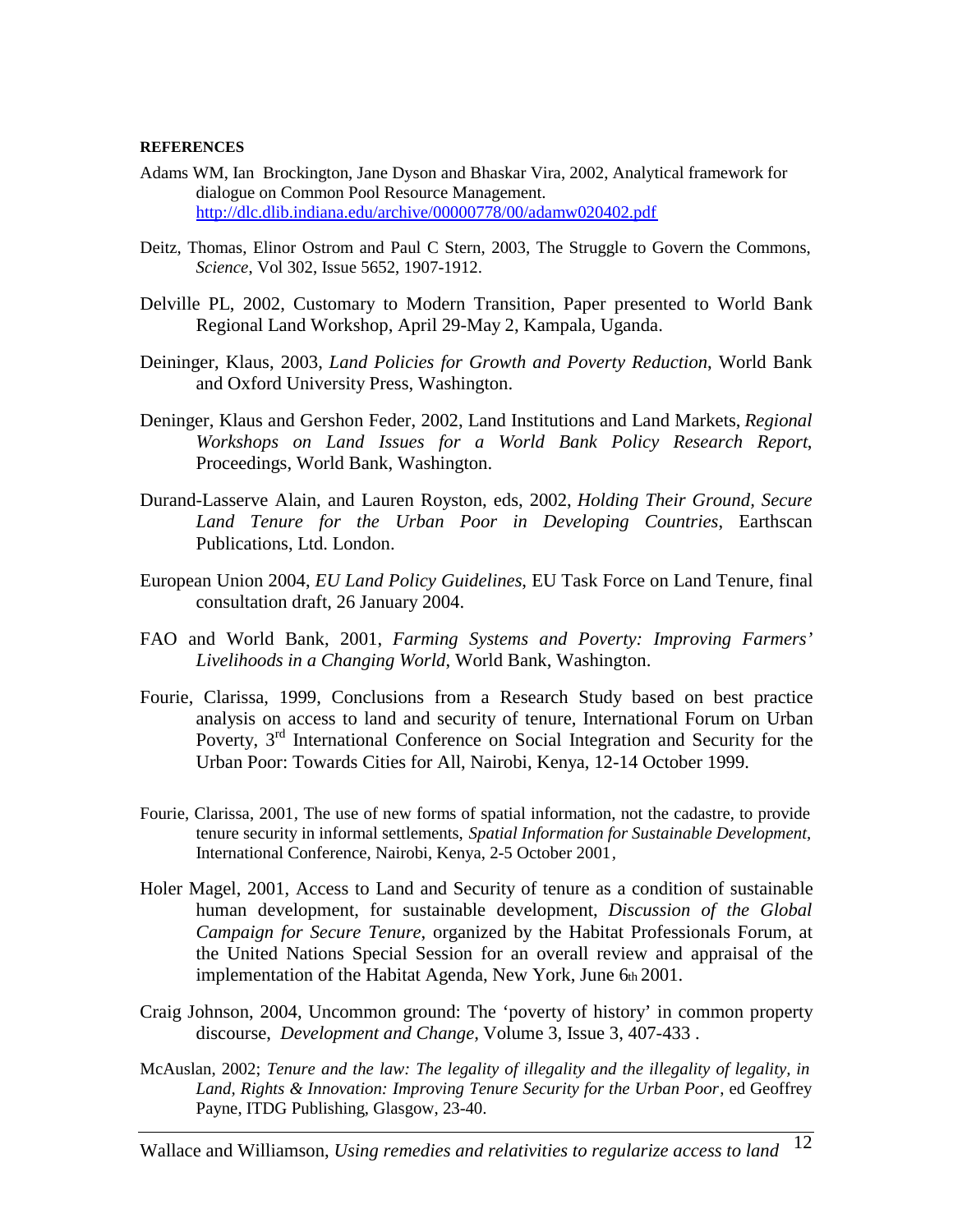- McKean, Margaret, 2000, Siting and Designing Successful Institutions for Community Rights in Natural Resources, *International Conference on Land Policy Reform*, Indonesian Land Administration Project – Part C, Jakarta.
- Marie-Amoit, Pascal, 1999, Report of Indian Panel, Workshop on Security of Tenure: a comparative analysis between Brazil, India and South America, Human Rights and Intercultural Dialogue,<http://www.dhdi.free.fr/>[Accessed 31 October 2004].+
- Megarry and Wade, 1959, The Law of Real Property,  $2^{nd}$  ed, Stevens & Sons Limited, London, Appendix 1, 1069-1077.
- Meizen-Dick, Ruth and Di Gregorio, Monica (eds) 2004, *Collective Action and Property Rights for Sustainable Development*, 11, International Food and Policy Research Institute.
- Payne 2004, The World Bank on security and stability: The listening bank? *Id21 Urban Poverty,* Communicating Development Research, <http://www.id21.org/zinter/id21zinter.exe?a=0&i=s3agp1g1&u=413d12b6> [Accessed 6 September 2004]
- Platteau, Jean-Philippe, 2004, Monitoring Elite Capture in Community-Driven Development, *Development and Change*, Volume 35, 223-246.
- Prosterman Roy and Tim Hanstad, eds, 1999, *Legal Impediments to Effective Rural Land Relations in Eastern Europe and Central Asia: A Comparative Perspective*, World bank Technical Paper No 436, Europe and Central Asia Environmentally and Socially Sustainable Rural Development Series.
- Rose, CM, 1985, Possession as the origin of property, *The University of Chicago Law Review* 52: 74-88.
- Slaymaker, Tom and Peter Newborn, *Implementation of Water Supply and Sanitation Programmes under PRSPs,* Overseas Development Institute and WaterAid, 2004, [http://www.odi.org.uk/publications/programme\\_papers/water\\_prsps.pdf](http://www.odi.org.uk/publications/programme_papers/water_prsps.pdf) [Accessed 23 October 2004].
- UN 2004, Millennium Project, Interim Report of Task Force 8 on Improving the Lives of Slum Dwellers, <http://www.unmillenniumproject.org/documents/tf8interim.pdf> [Accessed 31 August, 2004]
- UN/FIG 1999 Bathurst Declaration for Land Administration for Sustainable Development. <http://www.fig.net/pub/figpub/pub21/figpub21.htm>[Accessed 31 October, 2004]
- .UN-HABITAT, 2003, *Handbook on Best Practices, Security of Tenure and Access to land: Implementation of the Habitat Agenda* HS/588/993, Nairobi, <http://www.unhabitat.org/publication/hs58899e/hs58899e.pdf> [Accessed 31 August, 2004]
- Wallace Jude and Ian Williamson, 2004, Building Land Markets, *Journal of Land Use Policy* (forthcoming).

#### **Biographical notes**

**Jude Wallace** is a land policy lawyer working in legal theory and property law. She researches land tenures, land administration systems, land markets and their supporting infrastructures.